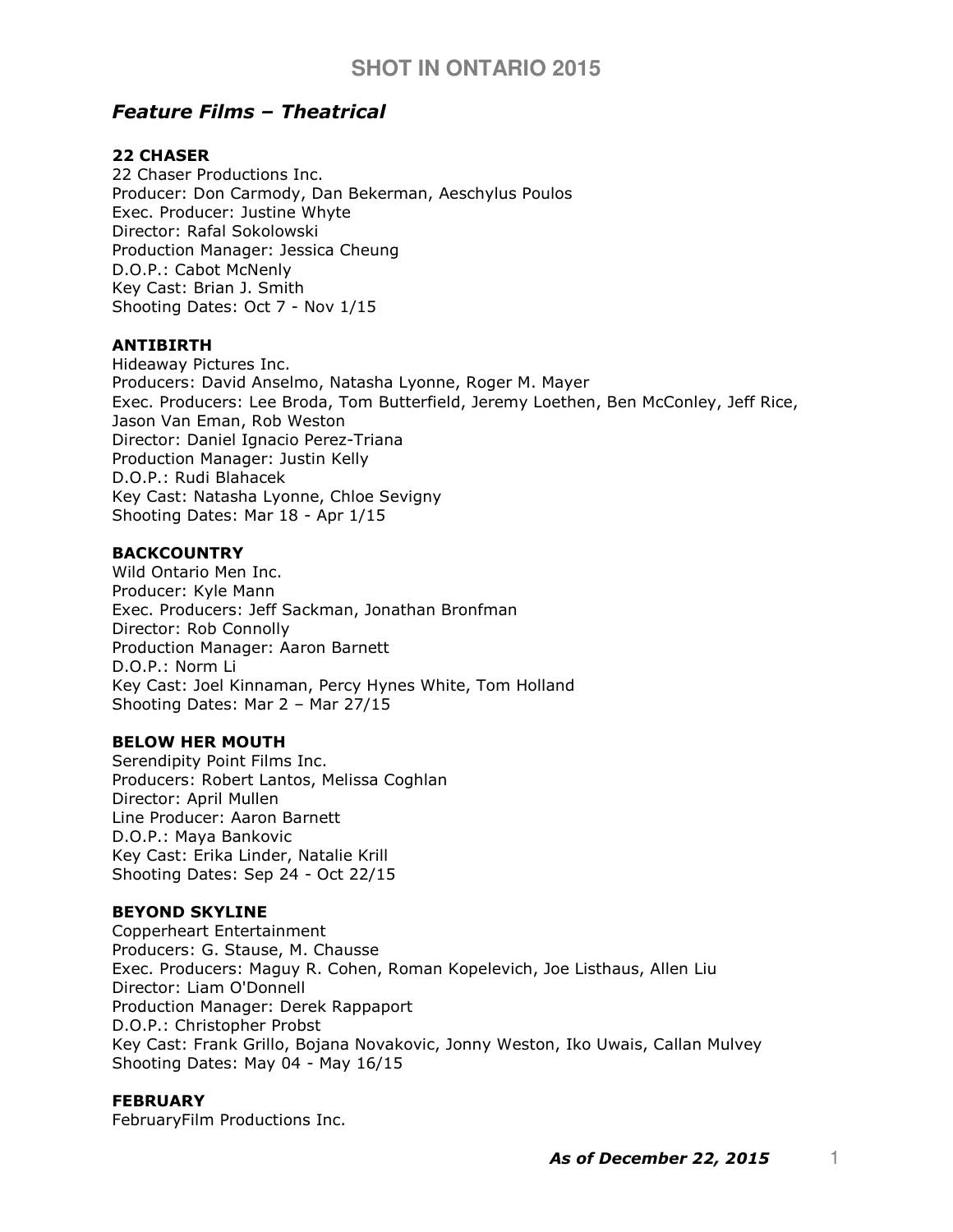Producer: Robert Menzies Exec. Producers: Carissa Buffel, Kevin Matusow Director: Osgood Perkins Production Manager: Sarah Deline D.O.P.: Julie Kirkwood Key Cast: Emma Roberts, Kiernan Shipka, Lucy Boynton, James Remar, Lauren Holly Shooting Dates: Feb 17 - Mar 20/15

#### GOON 2: LAST OF THE ENFORCERS

Producers: David Gross, Hartley Gorenstein Exec. Producers: Jeff Arkuss, Jesse Shapira Director: Jay Baruchel Production Manager: Stefan Steen D.O.P.: Paul Sarossy Key Cast: Seann William Scott, Alison Pill, Marc-André Grondin Shooting Dates: Jun 22 - Aug 11/15

#### JEAN OF THE JONESES

Jean of the Joneses Productions Inc. Producers: Amos Adetuyi, Floyd Kane Exec. Producers: Elizabeth Cullen, Sean Dwyer Director: Stella Meghie Production Manager: Jason Jallet D.O.P.: Kris Belchevski Key Cast: Taylour Paige, Sherri Shepherd, Michelle Hurst, Mamoudou Athie, Erica Ash, Gloria Reuben, Francois Arnaud Shooting Dates: Oct 27 - Nov 13/15

### LAVENDER

Lavender Films Inc. Producer: Dave Valleau Exec. Producers: Emily Alden, Tex Antonucci, Monika Bacardi, Andrea Iervolino, Jennifer Levine, Silvio Muraglia Director: Ed Gass-Donnelly Production Manager: Aaron Barnett D.O.P.: Brendan Steacy Key Cast: Abbie Cornish, Dermot Mulroney, Diego Klattenhoff Shooting Dates: May 28 – Jun 29/15

## LOVE OF MY LIFE

2406885 Ontario Inc. Producer: David Gordian Director: Joan Carr Wiggins Production Manager: Anthony Pangalos D.O.P.: Bruce G. Worrall Key Cast: Anna Chancellor, John Hannah, Hermione Norris, James Fleet Shooting Dates: Apr 13 - May 08/15

#### MEAN DREAMS

9204237 Canada Inc. Producer: Will Woods Exec. Producer: Jonathan Bronfman Director Nathan Morlando Line Producer/ Production Manager: Chris Hatcher D.O.P.: Steve Cosens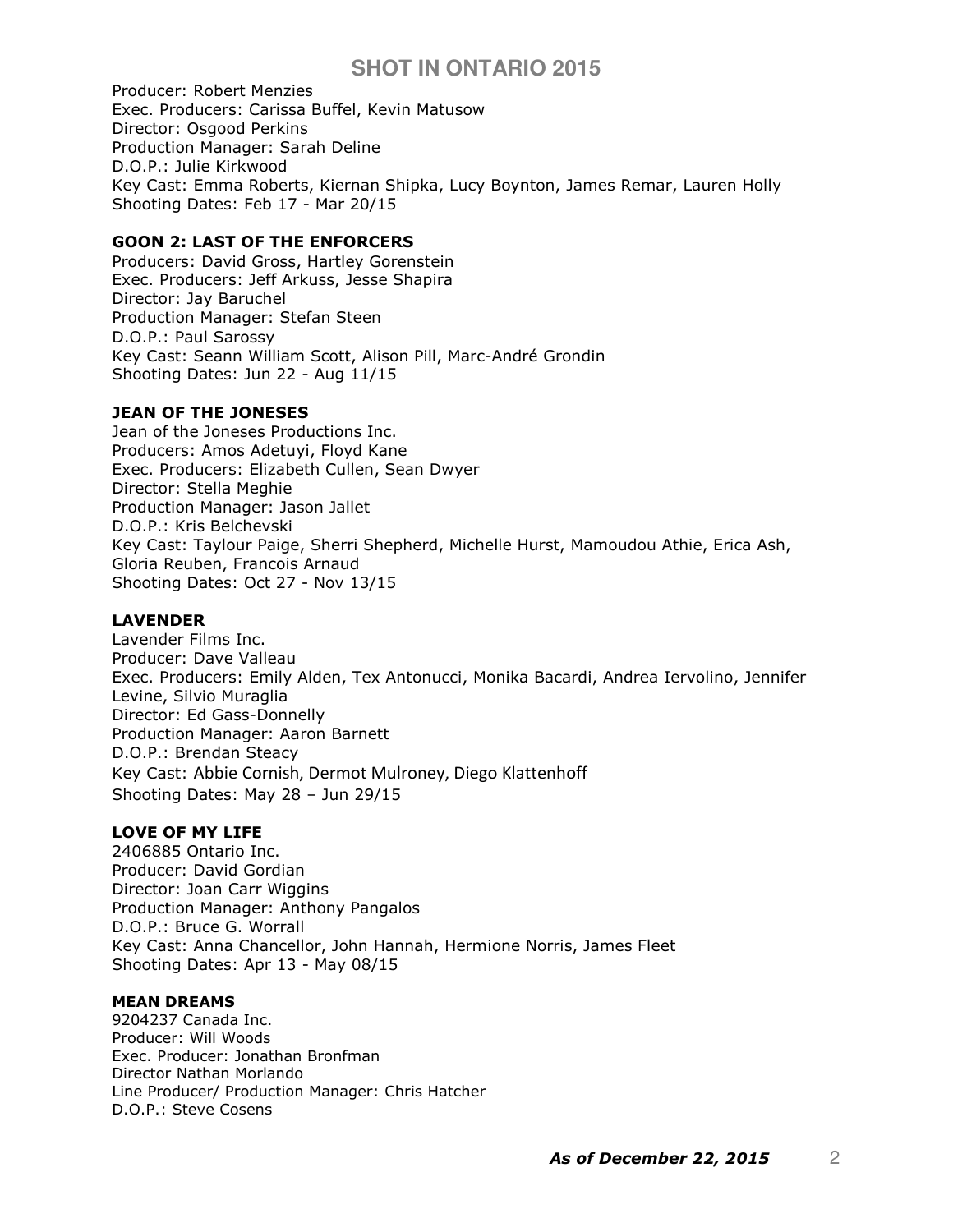Key Cast: Sophie Nelisse, Josh Wiggins Shooting Dates: Sep 25 - Oct 30/15

#### MILTON'S SECRET

Milton's Secret Productions Inc. Producers: Sean Buckley, Fred Fuchs Director: Barnet Bain Production Manager: Peter James Harvey D.O.P.: Ray Dumas Key Cast: Donald Sutherland, Michelle Rodriguez, William Ainscough, Mia Kirshner, David **Sutcliffe** Shooting Dates: Sept 21 – Oct 20/15

#### MY BIG FAT GREEK WEDDING 2

Fat Wedding Productions Inc. Co-Producer: David Coatsworth Exec. Producers: Paul Brooks, John Powers Middleton, Scott Niemeyer, Steve Shareshian, Nia Vardalos, Norm Waitt Director: Kirk Jones Production Manager: DJ Carson D.O.P.: Jim Denault Key Cast: John Corbett, John Stamos, Nia Vardalos, Rita Wilson, Alex Wolff Shooting Dates: May 11 - Jun 26/15

## OPERATION INSANITY

Grandpa Productions Ltd Producers: Arnie Zipursky, Ronald J. Gilbert Director: Erik Canuel Production Manager: Derek Rappaport D.O.P.: Pierre Gill Key Cast: James Caan, Jessica Walter, Rob Archer Shooting Dates: Sep 24 - Nov 2/15

#### **REGRESSION**

Regression Canada Inc. Producers: Fernando Bovaira, Christina Piovesan Exec. Producers: Simon de Santiago, Alex Lalonde Director: Alejandro Amenabar Production Manager: Derek Rappaport D.O.P.: Daniel Aranyo Key Cast: Emma Watson, Ethan Hawke Shooting Dates: Apr 15 - Jun 12/15

#### RUPTURE

Rupture Productions Inc. Producer: Andrew Lazar Director: Steven Shainberg Line Producer: Whitney Brown D.O.P.: Karim Hussain Key Cast: Noomi Rapace, Peter Stormare, Kerry Bishé, Michael Chiklis, Ari Millen Shooting Dates: Jun 1 – Jul 9/15

#### SHIMMER LAKE

Shimmer Lake Productions Inc. Producer: Adam Saunders, Dan Bekerman Exec. Producers: Steve Eddy, Dan Bekerman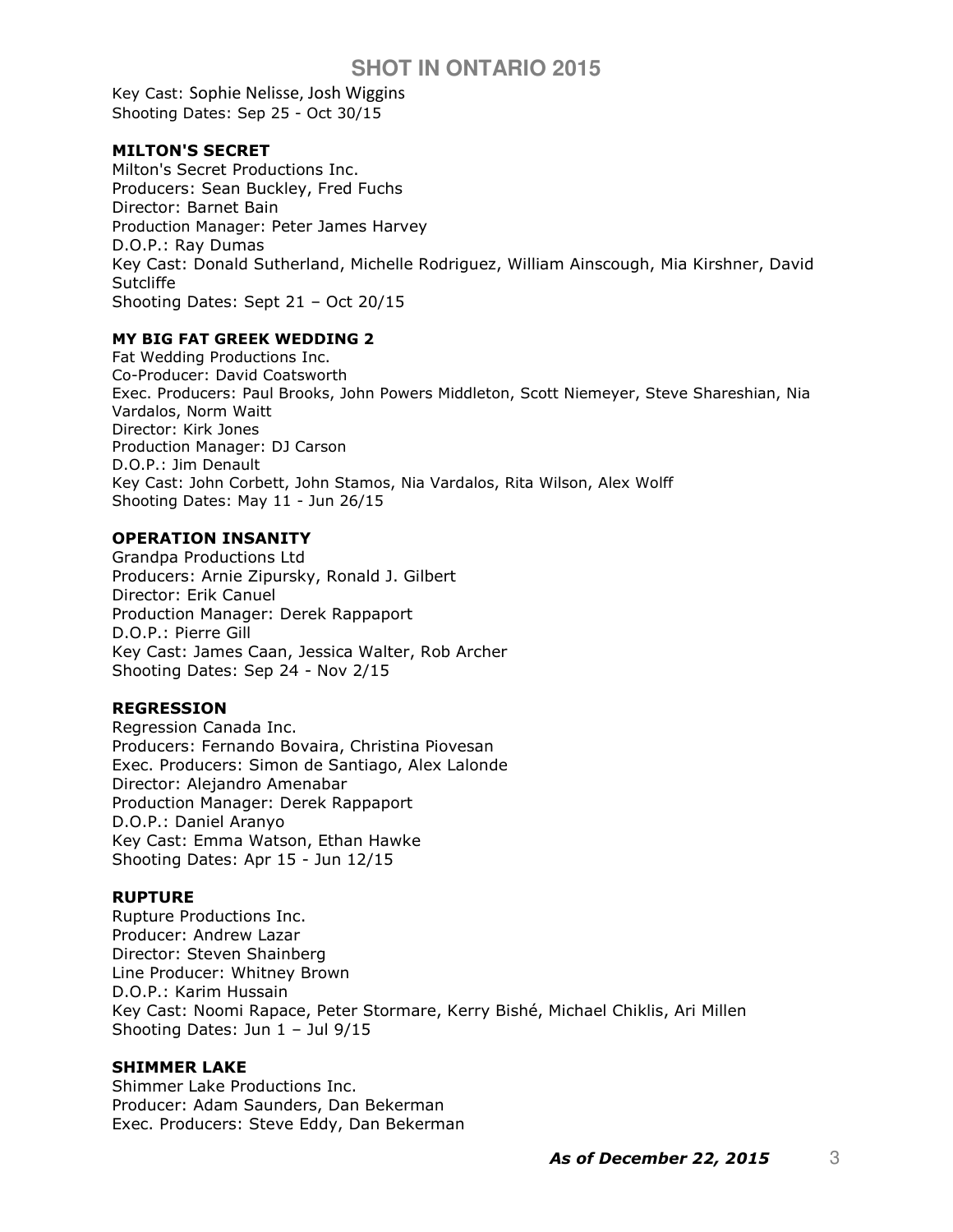Director: Oren Uziel Production Manager: Dan Bekerman D.O.P.: Jarin Blaschke Shooting Dates: Oct. 13 – Nov. 10/15

#### SPECIAL CORRESPONDENTS

SC Productions Ont. Inc. Producer: Ricky Gervais Exec. Producers: Jason Cloth, Ron McLeod, Larry Sanitsky Director: Ricky Gervais Production Manager: Ron McLeod D.O.P.: Terry Stacey Key Cast: Vera Farmiga, Kelly Macdonald, Eric Bana, Benjamin Bratt, America Ferrera, Ricky Gervais Shooting Dates: May 19 - Jun 30/15

#### STEPCHILD

Stepchild Production Inc. Producer: Neil Lum Lock Exec. Producers.: Roma Roth, Christopher E. Perry Director: Roma Roth Production Manager: Neil Lum Lock D.O.P.: Christian Bielz Key Cast: Lauren Holly, Sarah Fisher, Louis Ferreira Shooting Dates: Jun 8 – Jun 26/15

## SUICIDE SQUAD

Warner Bros. Producers: Charles Roven, Richard Suckle Exec. Producers: Geoff Johns, Deborah Snyder, Zack Snyder, Colin Wilson Co-Producer: Andy Horwitz Director: David Ayer Unit Production Manager: Lyn Lucibello-Brancatella D.O.P.: Roman Vasyanov Key Cast: Will Smith, Joel Kinnaman, Margot Robbie, Jared Leto, Scott Eastwood, Jai Courtney, Jay Hernandez, Viola Davis, Cara Delevingne, Adam Beach, Adewale Akinnuoye-Agbaje Shooting Dates: Apr 13 – Aug. 21/15

#### THE HEADHUNTER'S CALLING

THC Productions Ontario Inc. Producers: Nicholas Chartier, Craig Flores, Patrick Newall, Alan Siegal, Gerard Butler Exec. Producers: Danielle Robinson, Dan Bekerman Director: Mark Williams Production Manager: Anthony Pangalos D.O.P.: Shelly Johnson Key Cast: Gerard Butler, Willem Dafoe, Alfred Molina Shooting Dates: Oct 26 - Dec 4/15

#### THE SECOND TIME AROUND

The Second Time Around Inc. Producers: Leon Marr, Sherry Soules Exec. Producers: Carlo Liconti, Bo Ko, Rob Tersigni Director: Leon Marr Production Manager: Brian Kring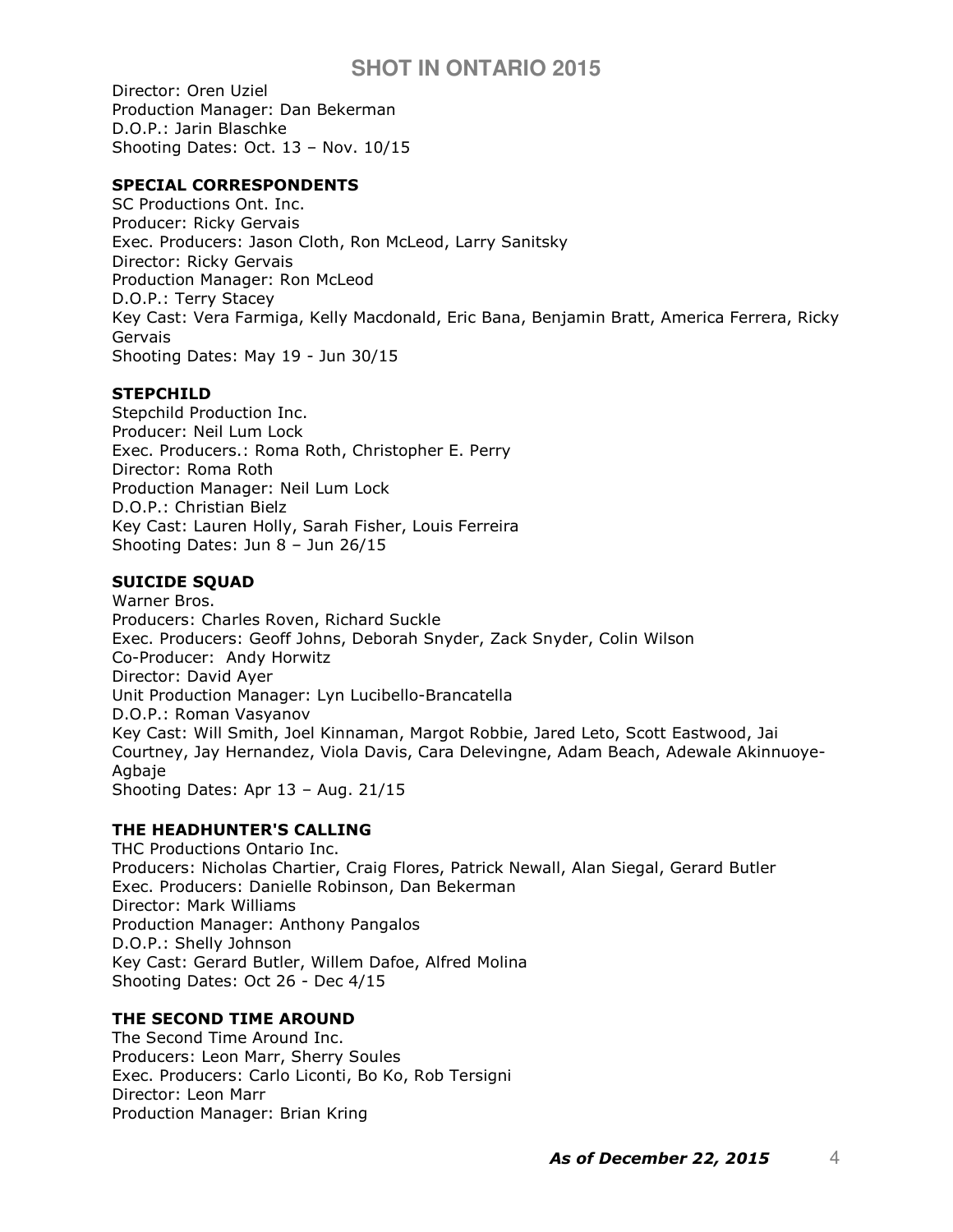D.O.P.: Ludek Bogner Key Cast: Linda Thorson, Stuart Margolin, Laura de Carteret, Alexis Harrison, Louis Del Grande, Jayne Eastwood, Bruce Gooch, Paul Soles Shooting Dates: May 8 – 29/15

### THE VOID

Cave Painting Pictures Producers: Casey Walker, Jonathan Bronfman Exec. Producers: Todd Brown, David Watson Director: Jeremy Gillespie, Steven Kostanski Production Manager: Brendan Brady D.O.P.: Samy Inayeh Key Cast: Aaron Poole, Daniel Fathers, Kenneth Welsh, Kathleen Munroe Shooting Dates: Nov 17 - Dec 12/15

## TWO LOVERS & A BEAR

Max Films / JoBro / Scythia Films Producers: Roger Frappier, Jonathan Bronfman, Ellen Hamilton Exec. Producers: Dave Hansen, Johnny Mac, Jeff Sackman, Vinay Virmani Director: Kim Nguyen Production Manager: Dan Bekerman D.O.P.: Nicolas Bolduc Key Cast: Tatiana Maslany, Dane DeHaan, John Ralston, Joel Gagne, Janet Hilliard Shooting Dates: Mar 15 – Apr 30/15

# UNLESS

Sienna Films XVI Productions Inc. Producers: Julia Sereny, Jennifer Kawaja, Andrea Glinski Director: Alan Gilsenan Production Manager: Derek Rappaport D.O.P.: Celiana Cardenas Key Cast: Catherine Keener, Matt Craven, Hanna Schygulla, Hannah Gross, Chloe Rose Abigail Winter Shooting Dates: Feb 27 – Mar 31/15

# Movies for Television / Cable Feature

# ANNE OF GREEN GABLES

Gables Productions Inc. Producers: Ira Levy, Joan Lambur, Ross Leslie Exec. Producers: Joan Lambur, Peter Williamson Director: John Harrison Production Manager: Dave Wilson D.O.P.: Ousama Rawi Key Cast: Martin Sheen, Ella Ballentine, Linda Kash, Sara Botsford, Julia Lalonde Shooting Dates: May 25 – Jun 17/15

# BRUNO & BOOTS: GO JUMP IN THE POOL

Go Jump Productions Inc. Producers: Anthony Leo, Andrew Rosen Director: Vivieno Caldinelli Production Manager: Avi Federgreen D.O.P.: Gregor Hagey Key Cast: Callan Potter, Caroline Rhea Shooting Dates: Jul 27 - Aug 14/15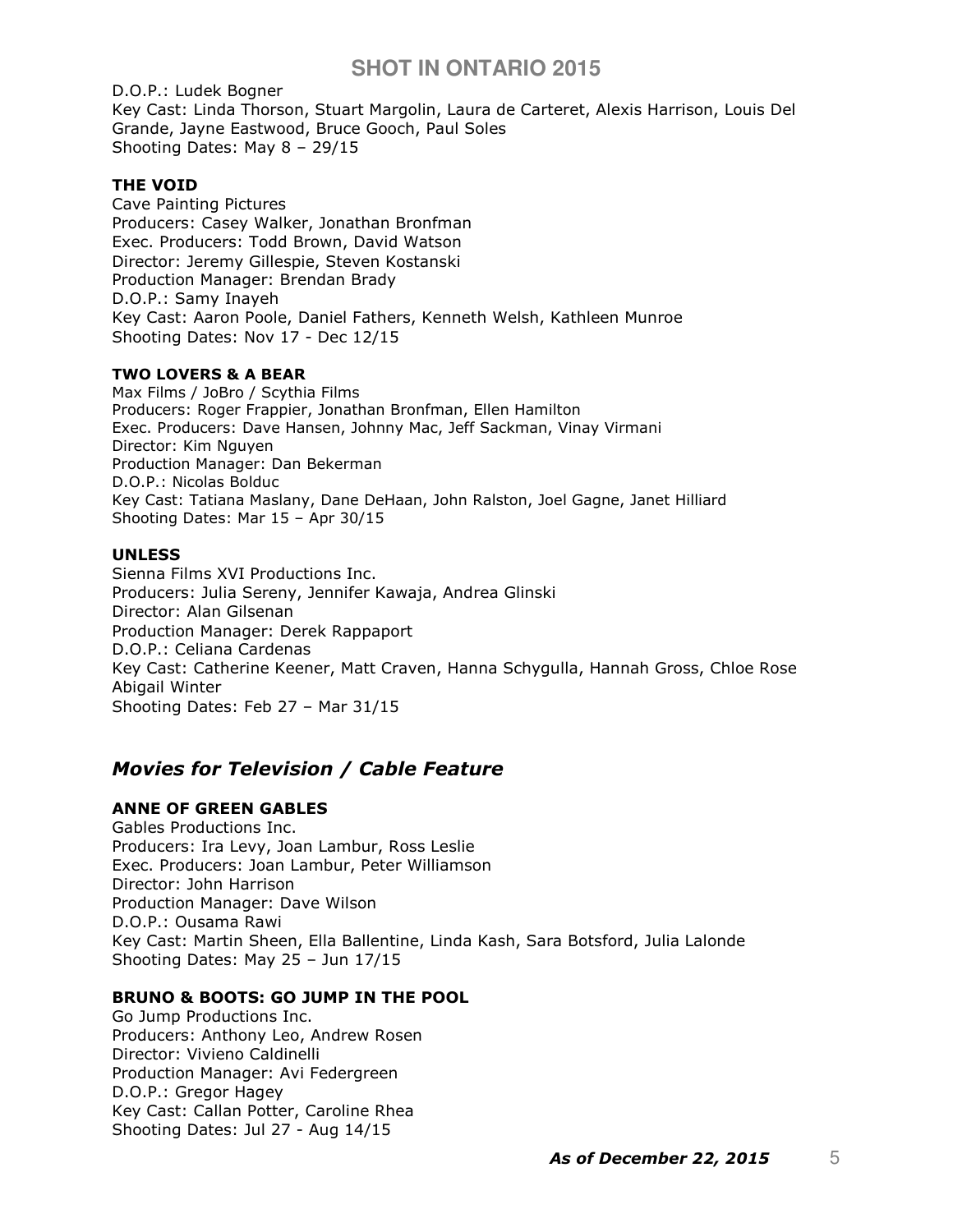### CHRISTMAS INC.

Chesler Perlmutter Production Inc. Producer: Marek Posival Exec. Producer: Rob Vaughn Director: Jonathan Wright Production Manager: Marek Posival D.O.P.: Nelson Rogers Key Cast: Shenae Grimes-Beech, Steve Lund, Ron Lea Shooting Dates: Aug 17 - Sep 1/15

## DISORDERLY CONDUCT

Hallmark / Muse Producer: Steve Solomos Exec. Producer: Dylan Neal Director: Don McBrearty Line Producer / Unit Production Manager: Deborah Marks D.O.P.: Peter Benison Key Cast: Autumn Hall Shooting Dates: Dec 07 - Dec 23/15

#### HELLO, IT'S ME

Hello It's Me Productions Inc. Producer: Andrea Raffaghello Exec. Producers: Frank Siracusa Director: Mark Jean Production Manager: Andrea Raffaghello D.O.P.: Boris Mojsovski Key Cast: Rebecca Ablack, Kristi Angus, Chad Connell Shooting Dates: May 11 – Jun 1 / 15

# ICE GIRLS

Possession Productions Ltd. Producer: Steve Solomos Exec. Producers: Jeff Sackman, Lowell Conn, Scott Patterson Director: Damian Lee D.O.P.: Andreas Evdmeon Production Manager: Deborah Marks Key Cast: Natasha Henstridge, Sheila McCarthy, Lara Daans Shooting Dates: Oct 15 - Nov 5/15

#### JOSEPH AND MARY

Sugar Shack North Bay Productions Inc. Producer: Leif Bristow Exec. Producer: Patrice Theroux Director: Roger Christia Production Manager: Lieann Koivukoski D.O.P.: Rudolf Blahacek Key Cast: Kevin Sorbo, Lara Jean Chorostecki, Steven McCarthy, Katie Boland, Sean Bell Shooting Dates: Oct 26 - Nov 10/15

### KILLING MOMMY

NB Thrilling Films 7 Inc. Producers: Donald M. Osborne, Curtis James Crawford Exec. Producers. Pierre David, Tom Berry, Neil Bregman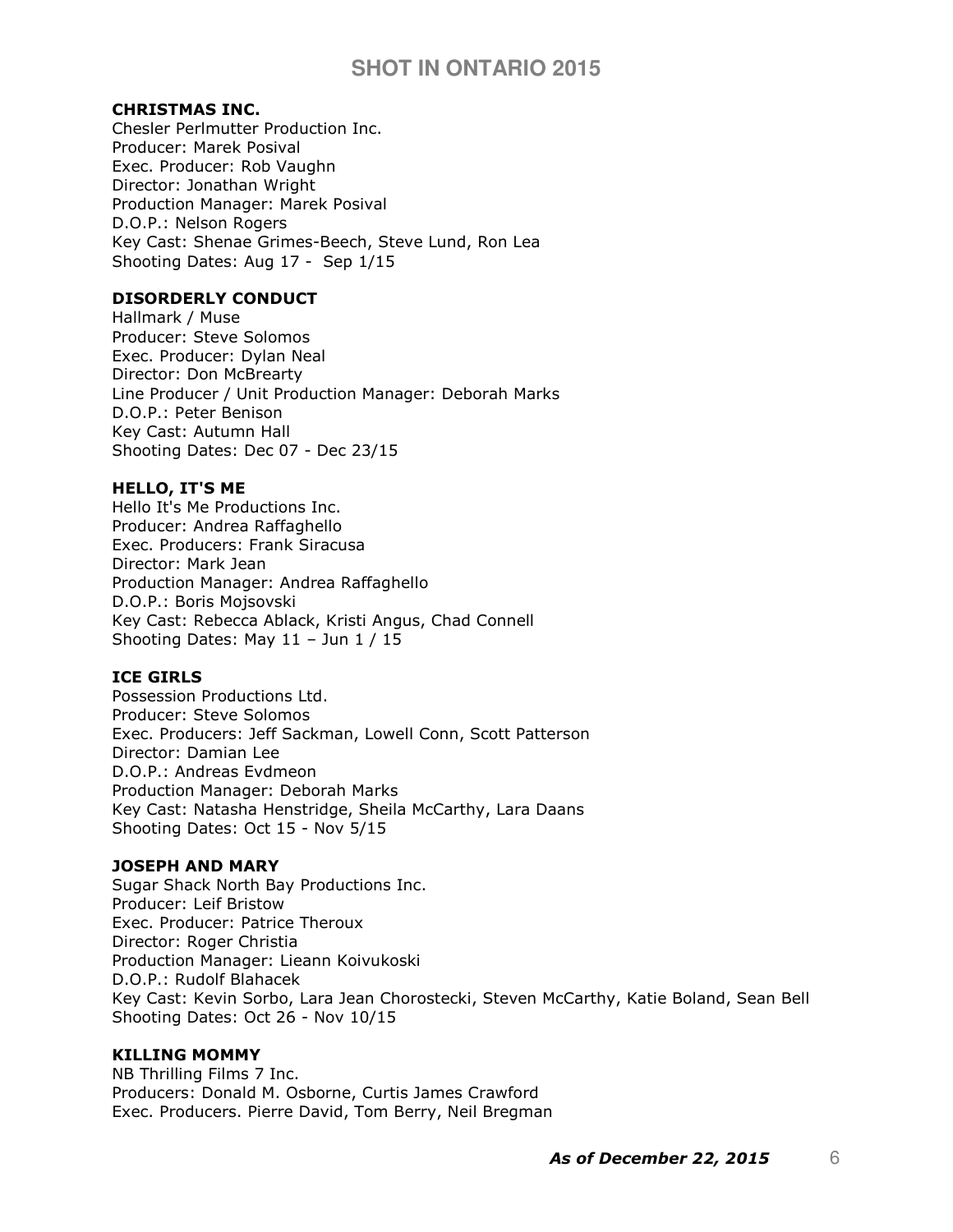Director: Anthony Lefresne, Curtis James Crawford D.O.P.: Bill St. John Key Cast: Yvonne Zima, Claire Rankin Shooting Dates: Oct 24 - Nov 14 / 15

### LAST CHANCE FOR CHRISTMAS

Lifetime Producers: Steve Solomos, Deborah Marks Exec. Producer: Howard Braunstein Director: Gary Yates Unit Production Manager: Deborah Marks D.O.P.: Peter Benison Key Cast: Hilarie Burton, Gabriel Hogan, Tim Matheson Shooting Dates: Aug 19 - Sep 05/15

## LEAD WITH YOUR HEART

Hallmark Producer: Steve Solomos Exec. Producer: Howard Braunstein Director: Bradley Walsh Line Producer/Production Mgr: Deborah Marks D.O.P.: Peter Benison Key Cast: William Baldwin, Celeste Desjardins, Kate Drummond Shooting Dates: Jun 17 - Jul 05/15

#### MERRY MATRIMONY

CP Xmas Productions VI Inc. Producer: Marek Posival Exec. Producer: Rob Vaughn Dir: John Bradshaw Production Manager: Marek Posival D.O.P.: Nelson Rodgers Key Cast: Jessica Lowndes, Christopher Russell, Jennifer Gibson Shooting Dates: Sep 4 – Sep 22/15

# MINORITY REPORT

Minority Report TV Productions Ltd. Producer: Neal Ahern Exec. Producers: Kevin Falls, Darryl Frank, Justin Falvey, Max Borenstein, Mark Mylod Director: Mark Mylod Production Manager: Robin Reelis D.O.P.: David Franco Key Cast: Wilmer Valderrama, Meagan Good, Nick Zano, Laura Regan, Stark Sands Shooting Dates: Mar 15 – Mar 30/15

#### MUM'S THE WORD

Motion Picture Corp of America Producer: David Anselmo Exec. Producers: B. Krevoy, B. Shields, N. Bennett, A. Phillips, E. Jarboe Director: Bradley Walsh Production Manager: Brian Campbell D.O.P.: Milan Podsedly Key Cast: Brooke Shields Shooting Dates: Nov 02 - Nov 20/15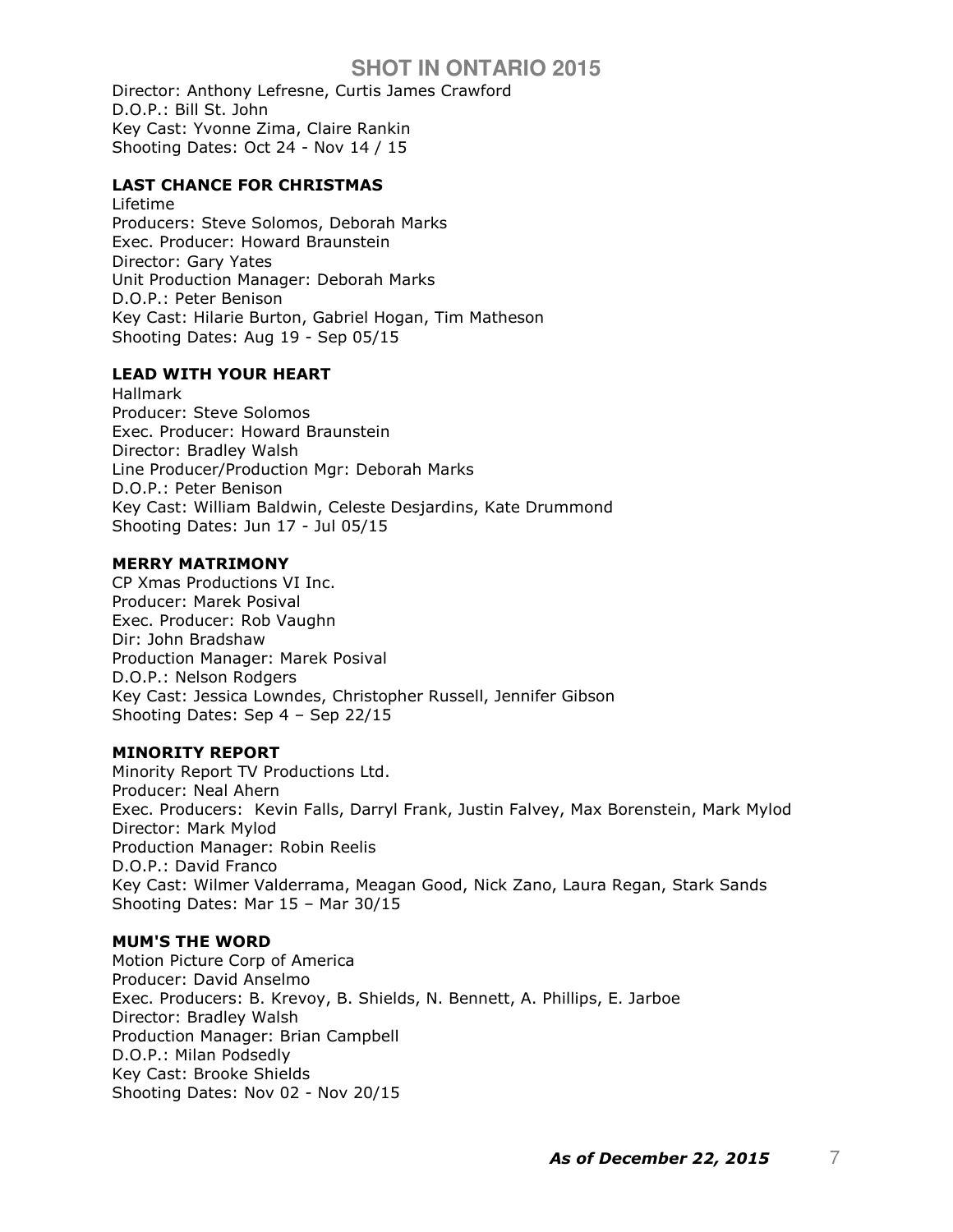## MY LIFE AS A DOORMAT

Doormat Productions (Ontario) Inc. Producer: Steve Solomos Exec. Producer: Jonas Prupas Director: Jerry Ciccoritti Production Manager: Deborah Marks D.O.P.: Peter Benison Key Cast: Michael Barbuto, Alysia Topol Shooting Dates: Nov 7 - Nov 25/15

## THE APOSTLE PETER: REDEMPTION

Sugar Shack North Bay Productions Inc. Producer: Leif Bristow Exec. Producers: Patrice Theroux, Agnes Bristow, John Rhys-Davies Director: Leif Bristow Production Manager Lieann Koivukoski D.O.P.: Rudolf Blahacek Key Cast: John Rhys-Davies, Stephen Baldwin, Bobbie Philips, Brittany Bristow, Steve Byers, Andrew Jackson Shooting Dates: Nov 11 - Nov 24/15

# THE PREACHER'S SIN

NB Thrilling Films 6 Producers: Donald M. Osborne, Curtis James Crawford Exec Producers: Pierre David, Tom Berry, Neil Bregman Dir: Michelle Mower D.O.P.: Bill St. John Key Cast: Allie Gonino, JR Bourne and Tara Spencer-Nairn Shooting Dates: April 25 - May 12

# THE SECRET LIFE OF MRS. CLAUS

Secret Life Productions Inc. Producer: Andrea Raffaghello Exec. Producers: Frank Siracusa, Craig Pryce Director: Craig Pryce Production Manager: Andrea Raffaghello D.O.P.: Boris Mojsovski Key Cast: Julie Benz, David Sutcliffe Shooting Dates: Jun 11 – Jun 30/15

# ON THE TWELFTH DAY OF CHRISTMAS

Producer: Marek Posival Exec. Producer: Rob Vaughan Director: Harvey Crossland Production Manager: Marek Posival D.O.P.: Fraser Brown Key Cast: Brooke Nevin, Robin Dunne, Dani Kind Shooting Dates: Sep 4 – Sep 22/15

# Episodic Series

# 11-22-63 Mini Series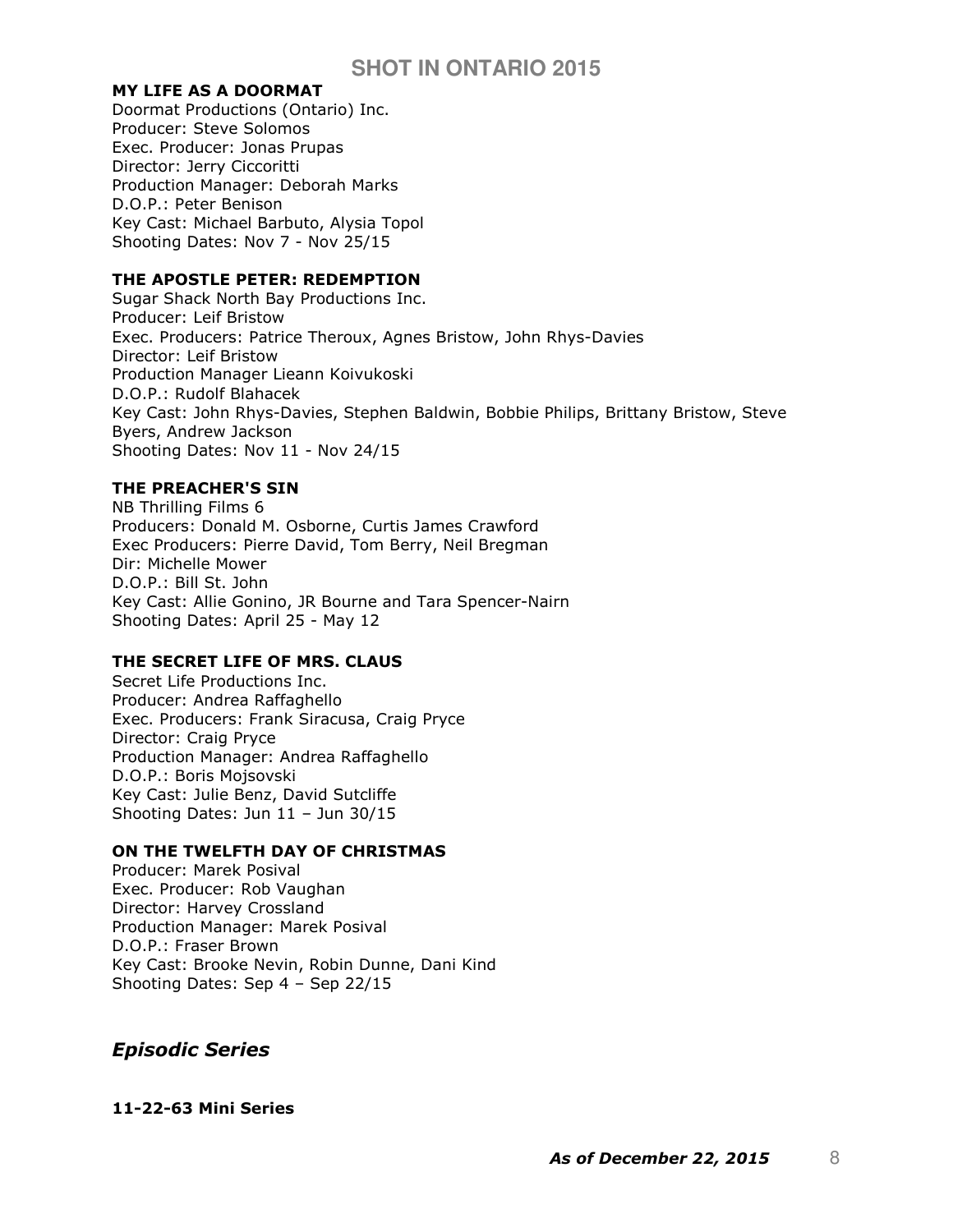Warner Bros./Bad Robot Producers: JJ Abrams, Athena Wickham Exec. Producers: Bryan Burk, Bridget Carpenter, Stephen King Directors: Kevin Macdonald, James Strong, Fred Toye Line Producer: Joe Boccia Production Manager: Joanne Jackson D.O.P.: Adam Suschitzky Key Cast: James Franco, Erica Anderson , Jonny Coyne, Joanna Douglas, Colin Doyle Shooting Dates: May 25 – Oct 19/15

### 12 MONKEYS Season 2

GEP 12 Monkeys Inc. Producer: Michael Wray Exec. Producers: Richard Suckle, Charles Roven, Travis Fickett, Terry Matalas Director: Various Production Manager: Ted Miller D.O.P.: David Green Key Cast: Aaron Stanford, Amanda Schull, Barbara Sukowa, Kirk Acevedo, Todd Stashwick, Emily Hampshire Shooting Dates: Jul 13 - Dec 20/15

# BACKSTAGE Season 1

Fresh TV Producer: Byron A. Martin Exec. Producers: Brian Irving, Jennifer Pertsch, Tom McGillis, George Elliott, Lara Azzopardi Director: various Production Manager: Brian Campbell D.O.P.: Brett Van Dyke, Fraser Brow Key Cast: Christi Scheeres, Josh Bogert, Adrianna Di Liello Shooting Dates: Jul 06 - Aug 26/15

#### BARONESS VON SKETCH SHOW Season 1

BVSS Productions Ontario Inc. Producer: Graham Ludlow Exec. Producers: Jamie Brown, Aurora Browne Directors: various Production Manager: Allan Levine D.O.P.: Catherine Lutes Key Cast: Ian Blackwood, Rebecca Chan, Jack Fulton Shooting Dates: Aug 24 – Oct 9/15

# BEAUTY AND THE BEAST Season 3

BatB III Productions Inc. Producer: Kevin Lafferty Exec. Producers: Brad Kern, John Weber, Frank Siracusa Directors: Various Production Manager: David Till D.O.P.: David Makin Key Cast: Kristin Kre, Jay Ryanuk, Austin Basis, Nina Lisandrello, Gabe Lowen Shooting Dates: Aug 28 – Feb 06/15

# BEAUTY AND THE BEAST Season 4

Batb IV Productions Inc. Producer: Wanda Chaffey Exec. Producers: Frank Siracusa, John Weber, Stuart Gillard, Brad Kern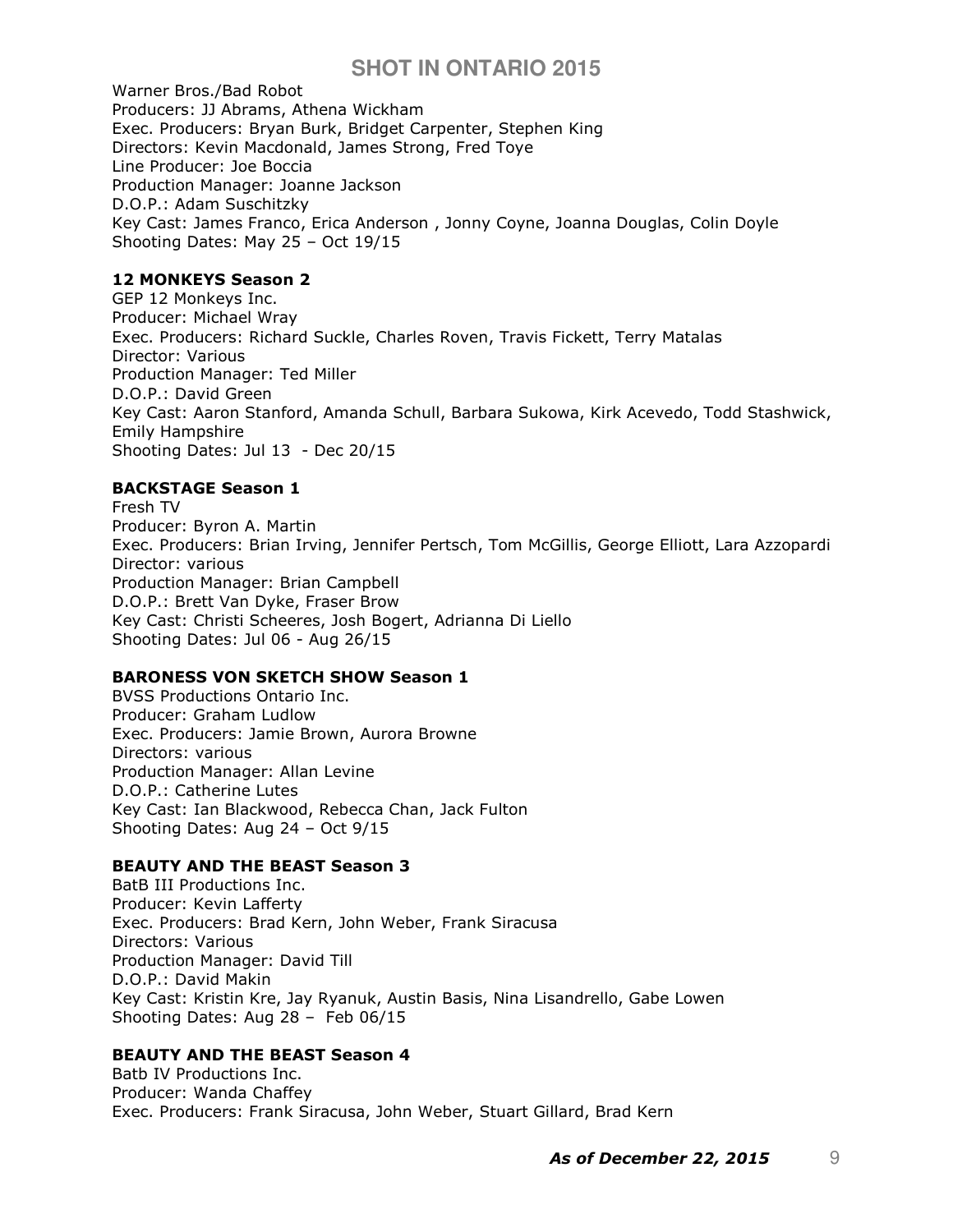Director: Stuart Gillard Production Manager: David Vaughan D.O.P.: David Makin, Bruce Chung Key Cast: Kristin Kreuk, Jay Ryan Shooting Dates: May 29 - Nov 9/15

# BITTEN Season 3

Entertainment One Television Producer: Armand Leo Exec. Producers: J.B.Sugar, Daegan Fryklind, Patrick Banister, John Barbisan Directors: Various Production Manager: Norman F. Denver D.O.P.: Craig Wright Key Cast: Laura Vandervoort, Greyston Holt, Greg Bryk, Steven Lund Shooting Dates: Sept 8 - Nov 19/15

# BOOKABOO Season 4

TV Series Sinking Ship Entertainment Producers: Carla De Jong, Lucy Goodman Exec. Producers: Blair Powers, JJ Johnson, Matt Bishop Director: Lucy Goodman D.O.P.: Stepan Sivko Line Producer: David Lowe Key Cast: Marcus Clarke Shooting Dates: Sept 5/15 – Mar 1/16

# CHEERLEADER DEATH SQUAD Pilot

CN Pilot Productions Inc. Producers: Wanda Chaffey, Frank Siracusa Exec. Producers: Frank Siracusa, Marc Cherry, Sabrina Wind Director: Mark Stephen Waters Production Manager: Kym Crepin D.O.P.: Theo van de Sande Key Cast: Alyssa Veniece, Gia Mantegna, Jasmine Sean, Abbie Cobb, Taylor Gildersleeve Shooting Dates: Mar 18 - Apr 7/15

#### DAMIEN Season 1

Damien TV Productions, Ltd. / Fox Television Producer: John Ryan Exec. Producer: Glen Mazzara Director: various Production Manager: Mary Pantelidis D.O.P.: Luc Montpellier Key Cast: Bradley James, Barbara Hershey, Megalyn Echikunwoke, Omid Abtahi, David Menieur Shooting Dates: Mar 16 – Aug 7/15

# DARK MATTER Season 1

Dark Matter Series Inc. Exec. Producers: Jay Firestone, Vanessa Piazza Director: various Line Producer/Production Manager: Norman Denver D.O.P.: Craig Wright Key Cast: Marc Bendavid, Melissa O'Neil, Anthony Lemke, Alex Mallari Jr., Jodelle Ferland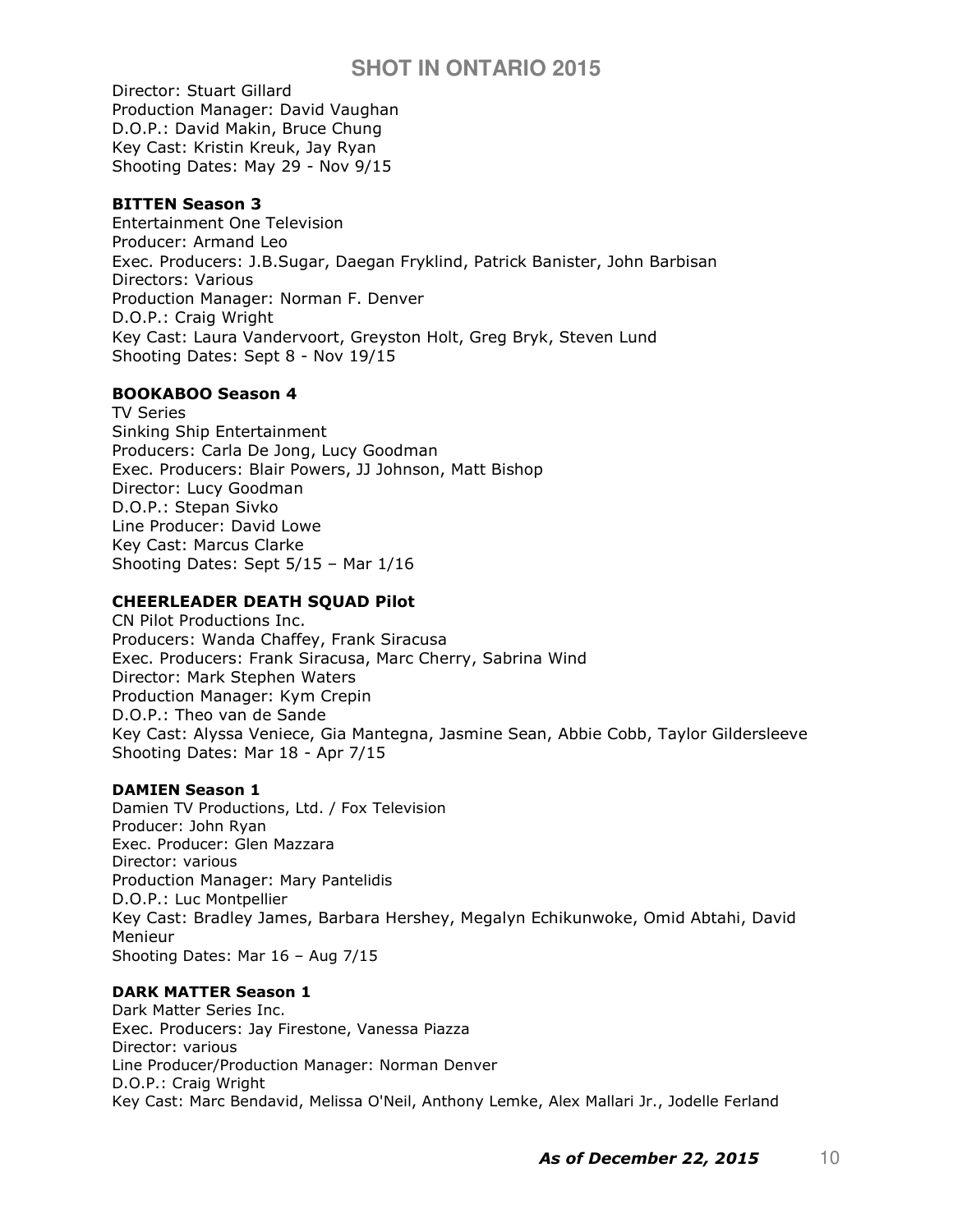Shooting Dates: Jan 7 – May 15/15

## DARK MATTER Season 2

NBC / Universal Producer: Norman Denver Exec. Producers: Jay Firestone, Vanessa Piazza, Joseph Mallozzi Director: Various D.O.P.: Craig Wright Production Manager: Robbie David Key Cast: Melissa O'Neil, Anthony Lemke, Jodelle Ferland, Alex Mallari Jr., Roger Cross, Zoie Palmer Shooting Dates: Dec 9/15 - May 9/16

#### DEFIANCE Season 3

NBC / Universal Producer: Mark Winemaker Exec. Producer: Kevin Murphy Director: various D.O.P.: Tom Burstyn Production Manager: Shauna Jamieson Key Cast: Grant Bowler, Julie Benz, Stephanie Leonidas Shooting Dates: Feb 2 - Jun 11/15

#### HEMLOCK GROVE Season 3

Lockhem 3 Productions Inc. Line Producer: Lena Cordina Exec. Producer: Gerritt van der Meer Director: various Production Manager: Lena Cordina D.O.P.: John Grillo Key Cast: Famke Janssen, Bill Skarsgard, Landon Liboiron, Madeleine Martin, Madeline Brewer Shooting Dates: Dec 08/14 - Apr 30/15

#### HEROES REBORN: DARK MATTERS

Odessa 13 Productions Inc. Producer: Aaron Champion, Anthony Leo, Andrew Rosen Exec. Producers: Chris Hanada, Tanner Kling Director: Tanner Kling Production Manager: Gina Fowler D.O.P.: Jonathon Cliff Key Cast: Henry Zebrowski, Aislinn Paul, Greta Onieogou, Jack Coleman, Cle Bennett, Noah Gray-Cabey Shooting Dates: Apr 20 – Apr 29/15

# HEROES: REBORN Season 1

GEP Heroes Reborn Inc. Producer: Kevin Lafferty Exec. Producers: Tim Kring, James Middleton Director: various Production Manager: David Till D.O.P.: various Key Cast: Jack Coleman, Francesca Eastwood, Noah Gray-Cabey, Gatlin Green, Greg Grunberg Shooting Dates: Apr 6 - Sept 18/15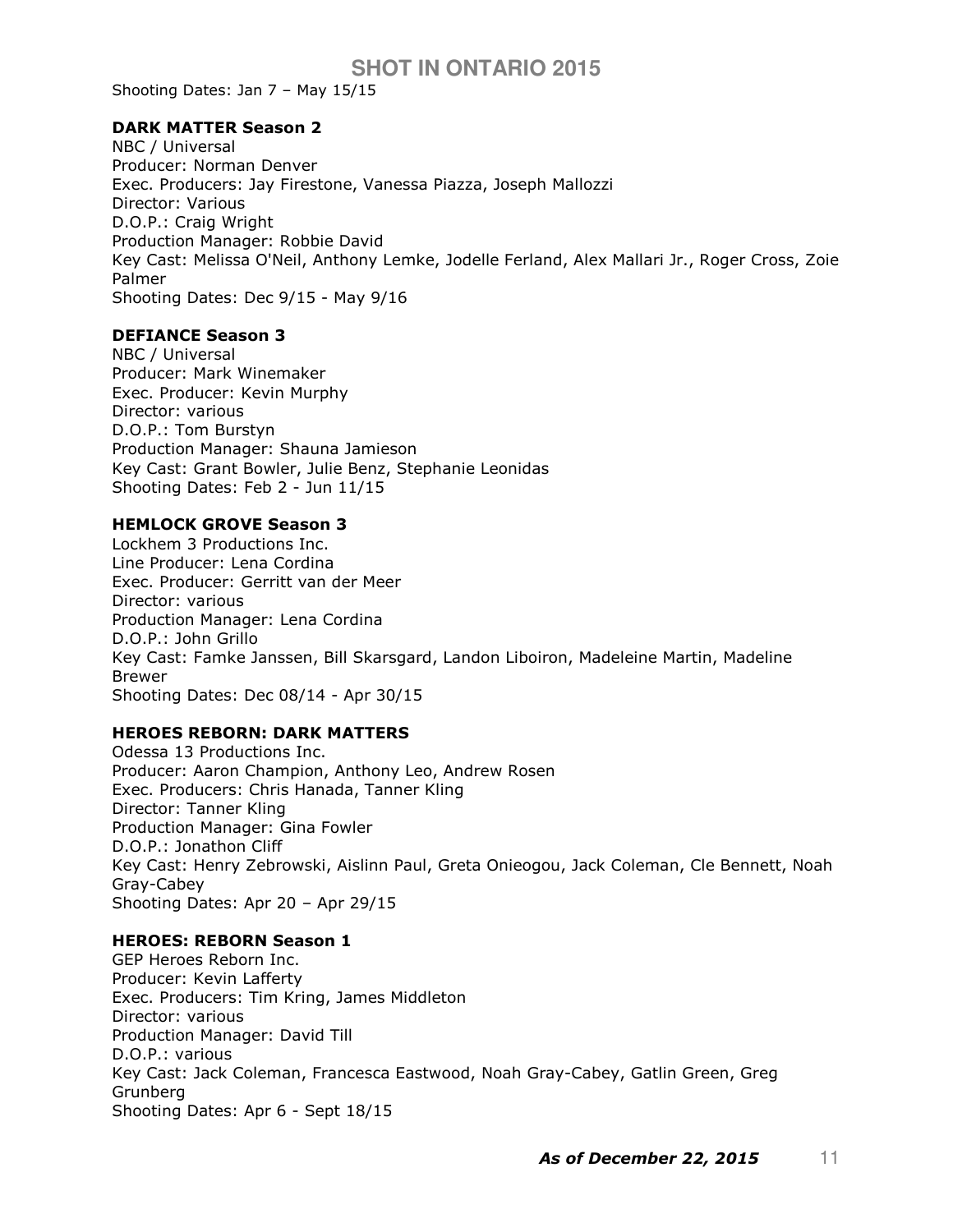#### HI OPIE! Season 2

Marblemedia Exec. Producers: Mark Bishop, Matt Hornburg Producer: Larry Mirkin Directors: Wayne Moss, Jason Hopley, Lowell Dean, Larry Mirkin Production Manager: Kimberly Persona D.O.P.: Christopher McKay Key Cast: Jordan Lockhart, Paul Barnes, Amber Mills Shooting Dates: Apr 22 - Jun 10/15

#### HOUDINI AND DOYLE

Shaftesbury Films Producer: Suzanne Colvin Goulding Exec. Producers: Christina Jennings, Maggie Murphy Director: Jeff Renfroe Production Manager: Ross Leslie D.O.P.: Stephen Reizes Key Cast: Stephen Mangan, Michael Weston, Rebecca Liddard Shooting Dates: Nov 23 – Dec. 16/15

#### HUMAN TOWN Pilot

CBC Producer: John Griffith Exec. Producers: Sean Buckley, J. Joly Director: Vivieno Caldinell Production Manager: Jonathan Walker D.O.P.: D. Gregor Hagey Shooting Dates: Sep 14 - Sep 16/15

## INCORPORATED Pilot

CN Pilot Productions Inc. Exec. Producer: Ted Humphrey Co-Exec. Producers: Frank Siracusa, John Weber, David Pastor, Alex Pastor Director: David Pastor, Alex Pastor Line Producer/Production Manager: Shauna Jamison D.O.P.: Ben Nott Key Cast: Julia Ormond, Dennis Haysbert, David Hewlett Shooting Dates: Aug 17 – Sept 1/15

#### KILLJOYS Season 2

Temple Street Prod. Producer: DJ Carson Exec. Producers: Michelle Lovretta, Karen Troubetzkoy Director: Stefan Pleszczynski, Martin Wood Production Manager: Gina Fowler D.O.P.: Michael Marshall Key Cast: Hannah John-Kamen, Aaron Ashmore, Luke Macfarlane Shooting Dates: Dec 2/15 – Apr 15/16

### LETTERKENNY Season 1

Get'er Done Productions Inc. Producer: Greg Copeland, Cameron MacLaren Exec. Producers: Mark Montefiore, Patrick O'Sullivan Director: Jacob Tierney Production Manager: Greg Copeland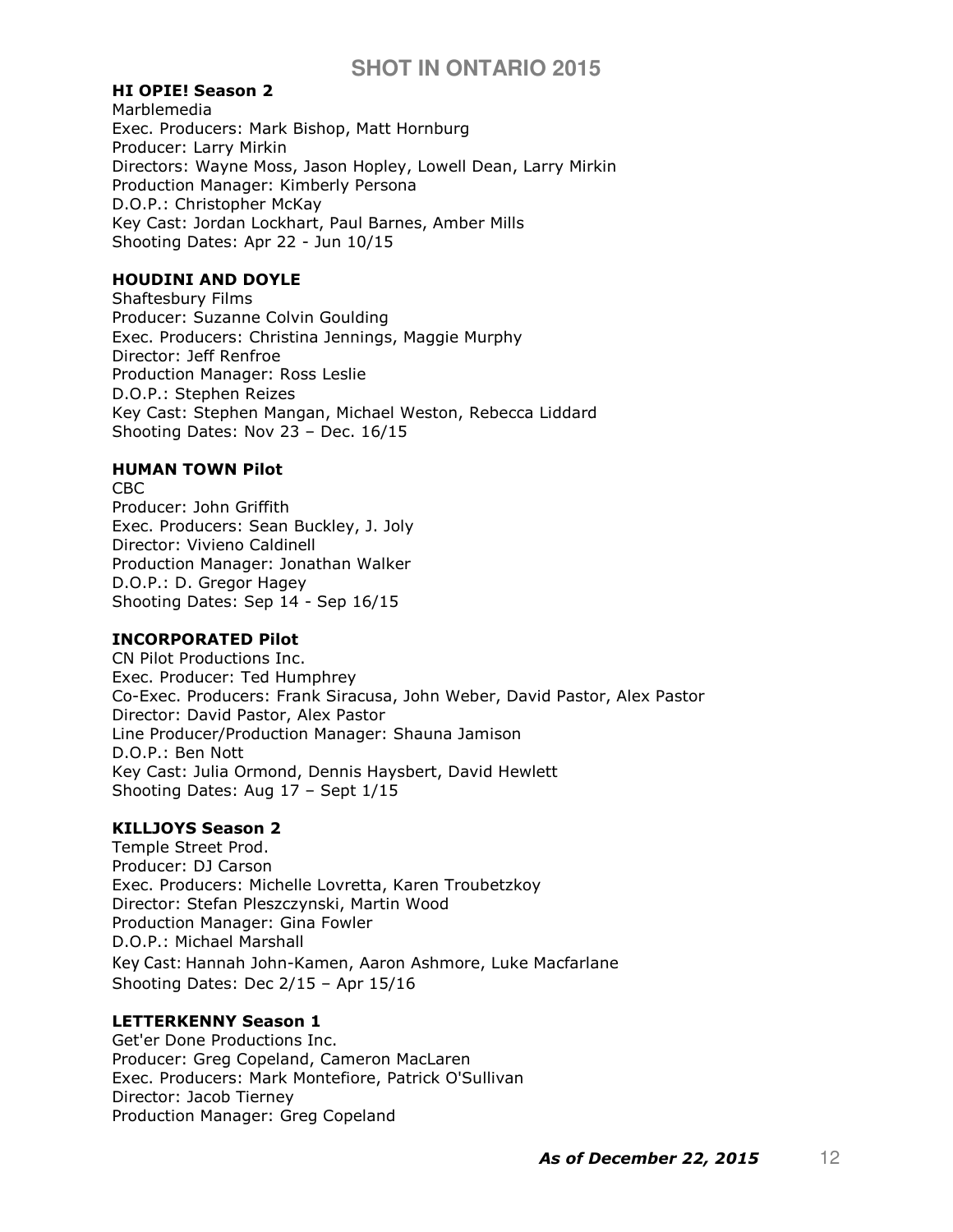D.O.P.: Jim Westenbrink Key Cast: Jared Keeso, Nathan Dales, Michelle Mylett Shooting Dates: May 25 – Jun 22/15

# LOST & FOUND MUSIC STUDIOS Season 1

Temple Music Room Productions Limited Producer: Laurie McLarty Exec. Producers: Frank van Keeken, David Fortier, Ivan Schneeberg Director: Various Production Manager: Michael Stoyanov D.O.P.: Kim Derko Key Cast: Levi Clattenburg, Shane Harte, Alex Zaichkowski Shooting Dates: Apr 27 - Jul 09/15

# MAKE IT POP Season 1

DHX-Exchange Productions Inc. Producers: Steven DeNure, Tracey Jardine, Jim Corston Exec. Producer: Tom Lynch Directors: Various Production Manager: Mark Reid D.O.P.: Mitchell T. Ness Key Cast: Megan Lee, Louriza Tronco, Erika Tham, Dale Whibley, John-Alan Slachta Shooting Dates: Dec 8/14 – Mar 13/15

## MAKE IT POP Season 2

DHX-Exchange Productions II Inc. Producers: Jim Corston, Tracey Jardine, Mark Reid Exec. Producers: Tom Lynch, Steve Denure, Anne Loi, Nick Cannon Director: Various Production Manager: Mark Reid D.O.P.: Mitch Ness Key Cast: Megan Lee, Louriza Tronco, Erika Tham, Dale Whibley Shooting Dates: Aug 24 - Nov 27/15

#### MAN SEEKING WOMAN Season 2

MSW Television Productions Inc. Producer: Hartley Gorenstein Exec. Producers: Michaels, Andrew Singer, Jonathan Krisel Director: Various Production Manager: Stefan Steen D.O.P.: Samy Inayeh Key Cast: Jay Baruchel, Eric Andre, Maya Erskine, Britt Lower Shooting Dates: Sept 14 – Nov 13/15

# MARILYN Mini Series

Marilyn Productions Inc. Producer: Don Carmody, David Cormican, Joe Boccia Exec. Producers: Jonathan Koch, Stephen Kronish, Steven Michaels, Keri Selig Director: Laurie Collyer Production Manager: Joe Boccia D.O.P.: Chris Manley Key Cast: Susan Sarandon, Kelli Garner Shooting Dates: Dec 8/14 – Feb 15/15

# MAX AND SHRED Season 2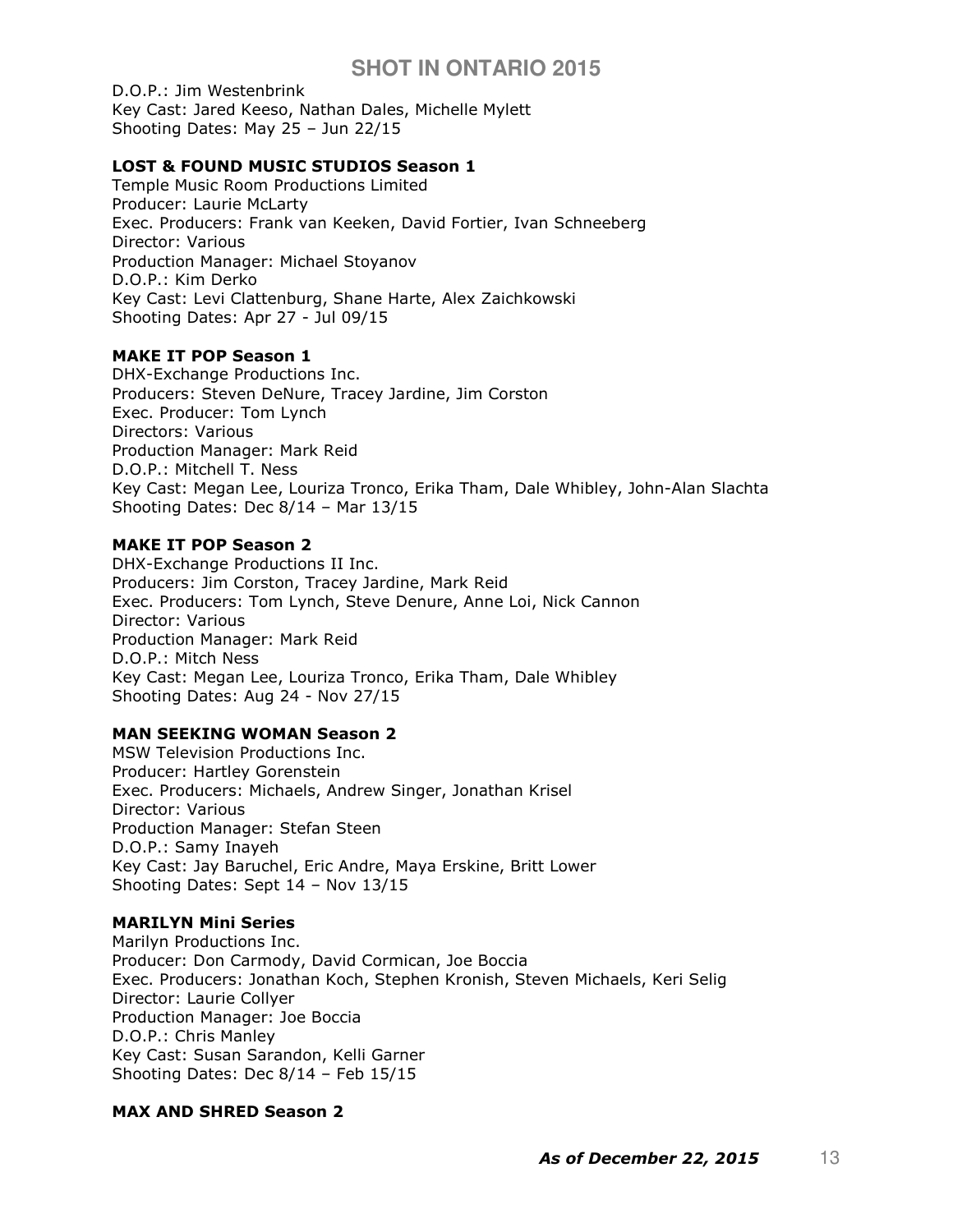Max & Shred 2 Productions Inc. Producer: Jim Corston Exec. Producers: Ira Levy, Peter Williamson, Joan Lambur, Michael McGuigan, Nat Abraham, George Doty Director: various D.O.P.: Bentley Miller Production Manager: Mark Reid Key Cast: Jonny Gray, Jake Goodman, Saara Chaudry, Emilia McCarthy, Jean-Michel Le Gal, Siobhan Murphy Shooting Dates: Apr 20 - Jun 26/15

## MURDOCH MYSTERIES Season 9

Shaftesbury Murdoch IX Inc. Producer: Julie Lacey, Stephen Montgomery Exec. Producers: Christina Jennings, Scott Garvie, Peter Mitchell Director: Various Production Manager: Jeremy Hood D.O.P.: Jim Jeffrey, Yuri Yakubiw Key Cast: Yannick Bisson, Helene Joy, Johnny Harris, Thomas Craig, Georgina Reilly Shooting Dates: May 19 – Nov 20/15

## ODD SQUAD Season 2

Sinking Ship Entertainment Line Producer: Stephen Turnbull Exec. Producers: J.J. Johnson, Blair Powers, Tim McKeon Director: various Production Manager: Eric Beldowski D.O.P.: George Lajtai Key Cast: Dalila Bela, Filip Geljo, Millie Davis Shooting Dates: Aug 6/15 - Apr 1/16

# ORPHAN BLACK Season 3

Temple Street Producer: Claire Welland Exec. Producers: Ivan Schneeberg, David Fortier, John Fawcett, Graeme Manson Directors: various Production Manager: Anna Beben D.O.P.: Aaron Morton Key Cast: Tatiana Maslany, Jordan Gavaris, Maria Doyle Kennedy, Skyler Wexler, Kevin Hanchard, Dylan Bruce, Christian Bruun, Evelyne Brochu, Ari Millen Shooting Dates: Oct 14/14 – Mar 3/15

# ORPHAN BLACK Season 4

Temple Street Prods Ltd. Producer: Claire Welland Exec. Producers: John Fawcett, Graeme Manson Directors: various Production Manager: James Crouch D.O.P.: Aaron Morton Key Cast: Tatiana Maslany, Jordan Gavaris, Maria Doyle Kennedy, Kevin Hanchard, Kristian Bruun Shooting Dates: Sept 28/15 – Mar 1/16

# POOR RICHARD'S ALMANACK Pilot

Legendary Television Producer: Mark Winemaker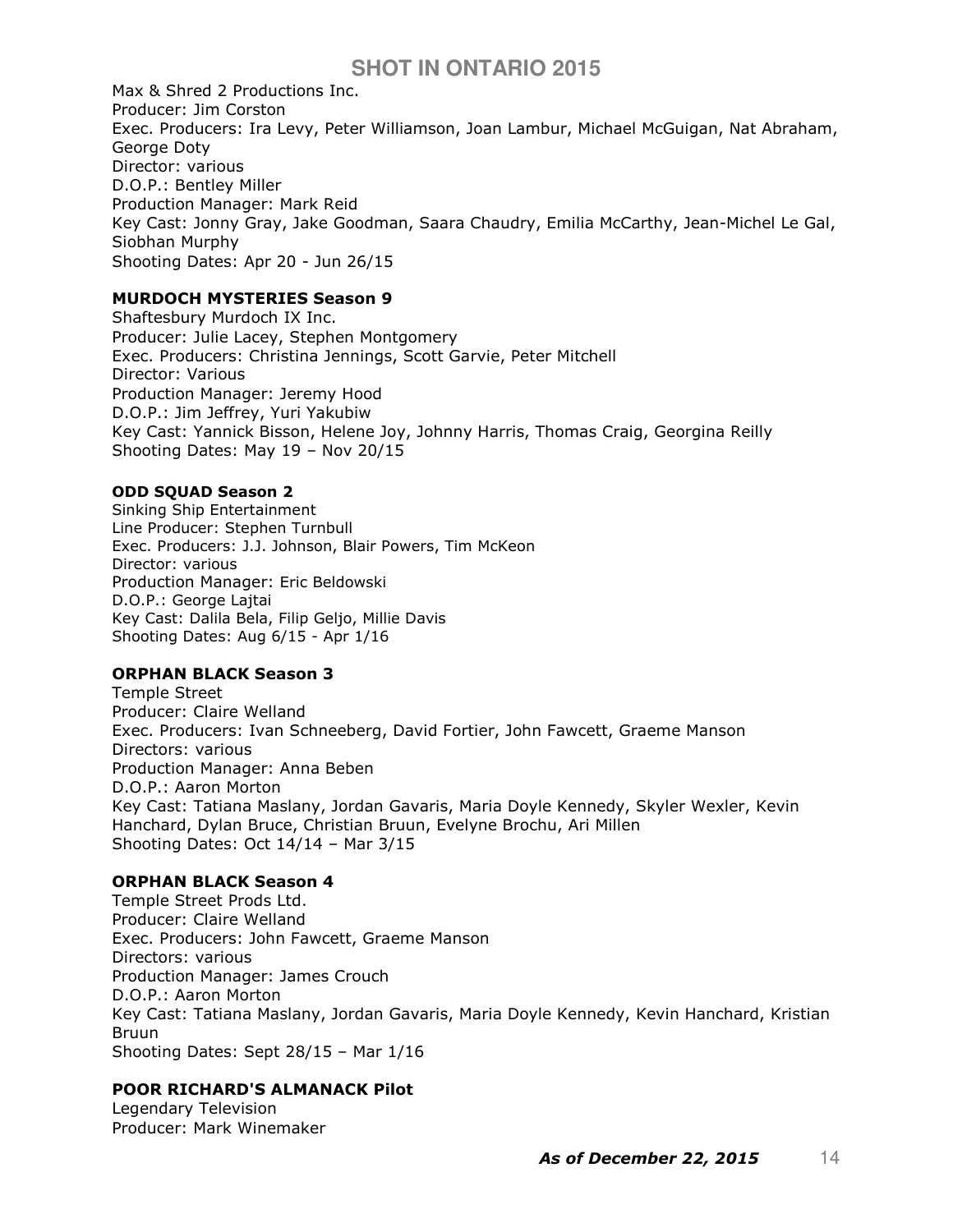Director: Neil Marshall Production Manager: Lisa Kussner D.O.P.: Bill Coleman Key Cast: Harold Perrineau, Sam Jaeger Shooting Date: Oct 13 – Oct 30/15

## REIGN Season 2

Reign Productions Inc. Producer: Thom Pretak Exec. Producers: Frank Siracusa, John Weber, Laurie McCarthy, Harley Peyton, Brad **Silberling** Director: Various Production Manager: Chris Pavoni D.O.P.: Paul Sarossy, Mark Willis Key Cast: Adelaide Kane, Megan Follows, Torrance Coombs, Toby Regbo, Caitlin Stasey, Anna Popplewell, Celina Sinden Shooting Dates: Jul 7/14 – Apr13/15

## REIGN Season 3

TV Series Reign Productions Inc. Producer: Thom Pretak Exec. Producers: Frank Siracusa, John Weber Director: various Production Manager: Chris Pavoni D.O.P.: Michael Storey, Paul Sarossy Key Cast: Adelaide Kane, Megan Follows, Torrance Coombs Shooting Dates: Jun 30/15 – Feb 19/16

#### REMEDY Season 2

Remedy Season Two Inc. Producer: Marc Dassas Exec. Producers: Bernard Zukerman, Greg Spottiswood Directors: various Production Manager: Marc Dassas D.O.P.: Stephen Reizes Key Cast: Enrico Colantoni, Sara Canning, Dillon Casey, Sarah Allen, Genelle Williams Shooting Dates: Sep 14/14 – Jan 21/15

#### ROGUE Season 3

Undercover Rogue 3 Productions Inc. Producer: Robert Petrovicz Exec. Producers: John Morayniss, Robert Petrovicz, Nick Hamm, Michael Rosenberg Directors: Various D.O.P.: Steve Cosens Production Manager: Alex Jordan Key Cast: Cole Hauser, Thandie Newton, Sarah Carter, Richard Schiff, Derek Luke and Ashley Greene Shooting Dates: Feb 9 – Sept 14/15

#### SAVING HOPE Season 4

Hope Zee Four Inc. Producers: Linda Pope, Brian Gibson, Kathy Avrich-Johnson, Sonia Hosko Exec. Producers: Ilana Frank, John Morayniss, Adam Pettle Director: Various Production Manager: Brian Gibson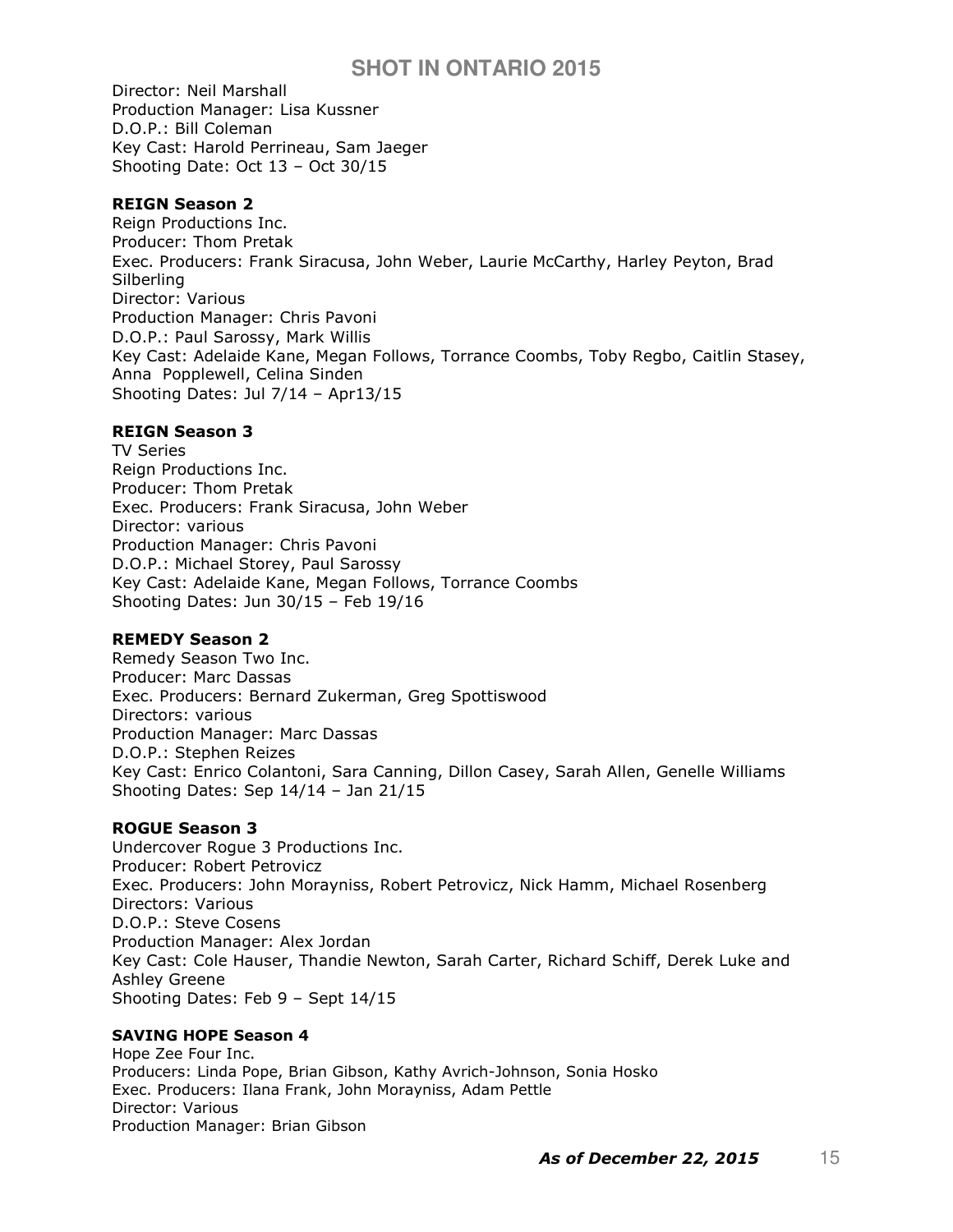D.O.P.: David Perrault Key Cast: Erica Durance, Julia Taylor Ross, Michael Shanks Shooting Dates: Jun 1 – Dec. 9/15

## SCHITT'S CREEK Season 2

Not a Real Company 2 Productions Inc. Producer: Colin Brunton Exec. Producers: Eugene Levy, Daniel Levy, Andrew Barnsley, Kevin White Directors: Jerry Ciccoritti, Paul Fox D.O.P.: Gerald Packer Production Manager: Jim Mauro Key Cast: Eugene Levy, Catherine O'Hara, Daniel Levy, Annie Murphy, Chris Elliott, Jenn Robertson, Emily Hampshire, Tim Rozon Shooting Dates: Apr 13 - Jun 30/15

#### SENSITIVE SKIN Season 2

Skin II Productions Inc. Producers: Niv Fichman, Sari Friedland Exec. Producers: Don McKellar, Kim Cattrall Director: Various Production Manager: Sari Friedland D.O.P.: Douglas Koch Key Cast: Kim Cattrall, Don McKellar, Nicolas Wright, Colm Feore, Joanna Gleason, Cle Bennett Shooting Dates: May 14 - Jun 30/15

#### SHADOWHUNTERS

Shadowhunters TV Inc. Producers: Don Carmody, David Cormican, Margo Klewans Exec. Producers: Michael Reisz, Ed Decter, Marjorie David, McG Director: various Line Producer / Production Manager: Robin Reelis D.O.P.: Eric Cayla Key Cast: Katherine McNamara, Dominic Sherwood, Alberto Rosende, Matthew Daddario, Emeraude Toubia Shooting Dates: May 19 - Oct 14/15

## SHOOT THE MESSENGER

Shoot The Messenger Productions 1 Inc. Producer: Victoria Woods Exec. Producers: Jennifer Holness, Sudz Sutherland Director: Sudz Sutherland D.O.P.: Arthur Cooper Production Manager: Nancy Jackson Key Cast: Elyse Levesque, Lucas Bryant, Lyriq Bent, Alex Kingston Shooting Dates: Aug 31 - Nov 25/15

## SLASHER Season 1

Shaftesbury Slasher I Inc. Producer.: n/a Exec. Producers: Aaron Martin, Scott Garvie, Christina Jennings Director: Craig David Wallace Production Manager: Justin Kelly D.O.P.: Jackson Parrell Key Cast: Katie McGrath, Brandon Jay McLaren, Steve Byers Shooting Dates: Jul 20 - Oct 15/15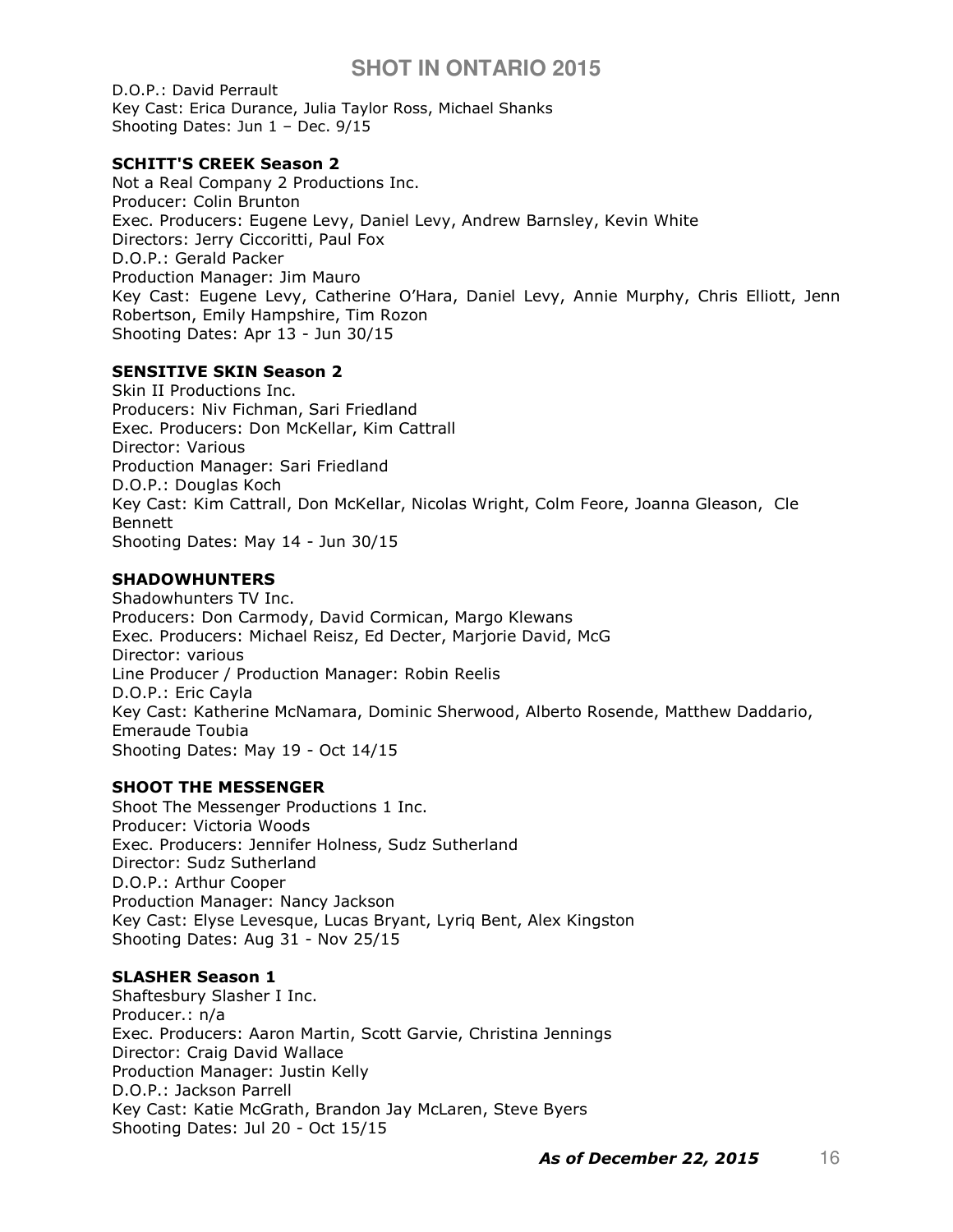## SUITS Season 5

GEP Suits Inc. Producers: Aaron Kosh, Anton Cropper, Jonathan Hackett Exec. Producer: Chris Downey Directors: Various D.O.P.: Dan Stoloff Line Producer: Jonathan Hackett Production Manager: Desmond Paes Key Cast: Gabriel Macht, Patrick J. Adams, Rick Hoffman, Gina Torres, Sarah Rafferty, Meghan Markle Shooting Dates: Apr 6 - Nov 06/15

## TAXI 22 Pilot

CBS Studios Producer: Michael Pendell, Andrea Raffaghello Exec. Producers: Tad Quill, Clark Peterson, Dennis Erdman, Nancy Sanders, Mark Armstrong Director: Robert Greenberg Production Manager: Ross Leslie D.O.P.: Tim Ives Key Cast: John Leguizamo, Rebecca Cresskoff, Chris Smith, Jennifer Esposito, F. Murray Abraham, Lenny Venito, Sahr Ngaujah Shooting Dates: Feb 22 – Mar 3/15

#### TERRIFIC TRUCKS

Terrific Trucks Productions Inc. Producer Neil Bregman Exec. Producer: Ira Levy Director: Various Production Manager: Kim De Simone D.O.P.: Ben Lichty Shooting Dates: May 25 - Oct 01/15

#### THE BEAVERTON

Castor Productions Inc. Producer: Melissa Williamson Exec. Producers: Laszlo Barna, Melissa Williamson, Jeff Detsky Director: Henry Sarwer-Foner Production Manager: Paula Devonshire D.O.P.: D. Gregor Hagey Key Cast: Emma Hunter, Miguel Rivas, Aisha Alfa Shooting Dates: Jul 8 - Jul 10/15

#### THE CODE Season 1

Shade PI Productions Inc. Producer: Manny Danelon Exec. Producers: John Morayniss, Rachel Fulford, Tecca Crosby, Lloyd Segan, Shawn Piller, Shelley, Alan McCulough, Jason Priestley Directors: various Production Manager: Alex Jordan D.O.P.: Eric Cayla, Pierre Jodoin Key Cast: Jason Priestley Shooting Dates: Oct 13/15 – Feb 5/16

### THE EXPANSE Season 1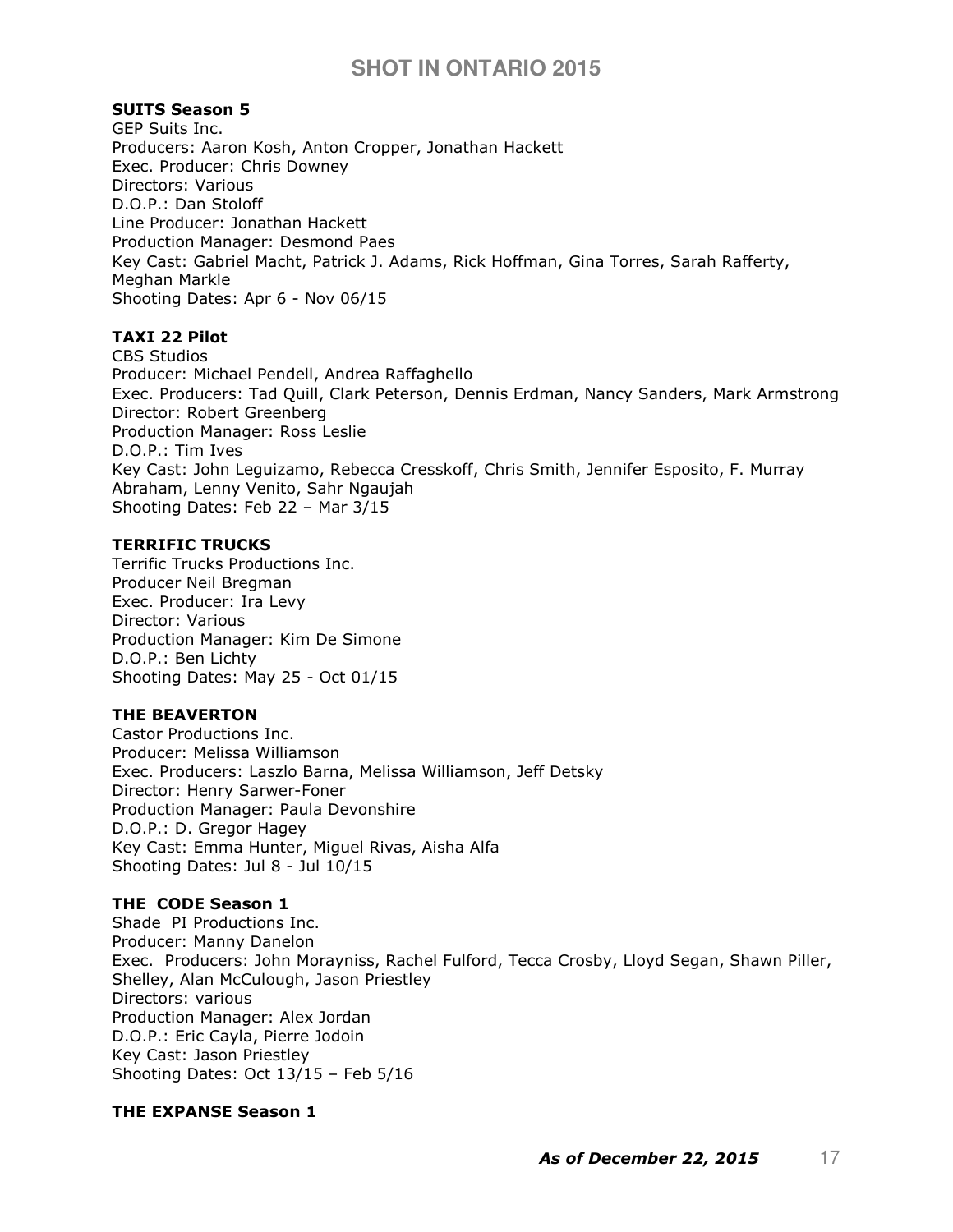Expanding Universe Productions Ltd. Producers: Dan Nowak, Ty Franck, Daniel Abraham, Ben Cook Exec. Producers: Naren Shankar, Mark Fergus and Hawk Ostby, Sean Daniel, Jason Brown, Sharon Hall Director: Various Production Manager: Manny Danelon D.O.P.: Jeremy Benning Key Cast: Thomas Jane Shooting Dates: Oct 28/14 - Mar 27/15

#### THE GIRLFRIEND EXPERIENCE Season 1

Premiere Motion Picture Corp. Line Producer: Suzanne Colvin-Goulding Exec. Producers: P. Fleischman, G. Marcus, S. Soderbergh Directors: Amy Seimetz, Lodge Kerrigan Production Manager: Ted Miller D.O.P.: Steven Meizler Key Cast: Briony Glassco, Sugith Varughese, Michael Therriault, Jenny Raven, Shaun Benson Shooting Dates: Mar 9 - Jun 19/15

# THE GOOD WITCH Season 1

Good Witch One Productions Inc. Producer: Andrea Raffaghello Exec. Producer: Frank Siracusa Director: Craig Pryce Production Manager: Andrea Mullan D.O.P.: John Berrie Key Cast: Catherine Bell, Bailee Madison Shooting Dates: Oct 15/14 – Feb 13/15

# THE GOOD WITCH Season 2

Whizbang Producer: Andrea Raffaghello Exec. Producers: Frank Siracusa, Craig Pryce, Sue Tenney Directors: various Production Manager: Kimberley Bradley D.O.P.: John Berrie Key Cast: Catherine Bell, James Denton, Bailee Madison Shooting Dates: Aug 10/15 - Jan 28/16

# THE GROUP Pilot

Slanted Films/Warner Horizon TV Producer: Peter Meyboom Exec. Producers: David Kissinger, Larry Sullivan, Greg Daniels Director: Greg Daniels Unit Production Manager: Marc Dassas D.O.P.: Miro Baszak Key Cast: Michael Cassidy, Wyatt Cenac, Tracee Chimo, Ana Gasteyer Shooting Dates: Sep 21 - Sep 29/15

# THE NEXT STEP Season 4

Temple Street Prods Ltd. Producer: Laurie McLarty Exec. Producers: Ivan Schneeberg, David Fortier, Frank Van Keeken, Laura Harbin Directors: various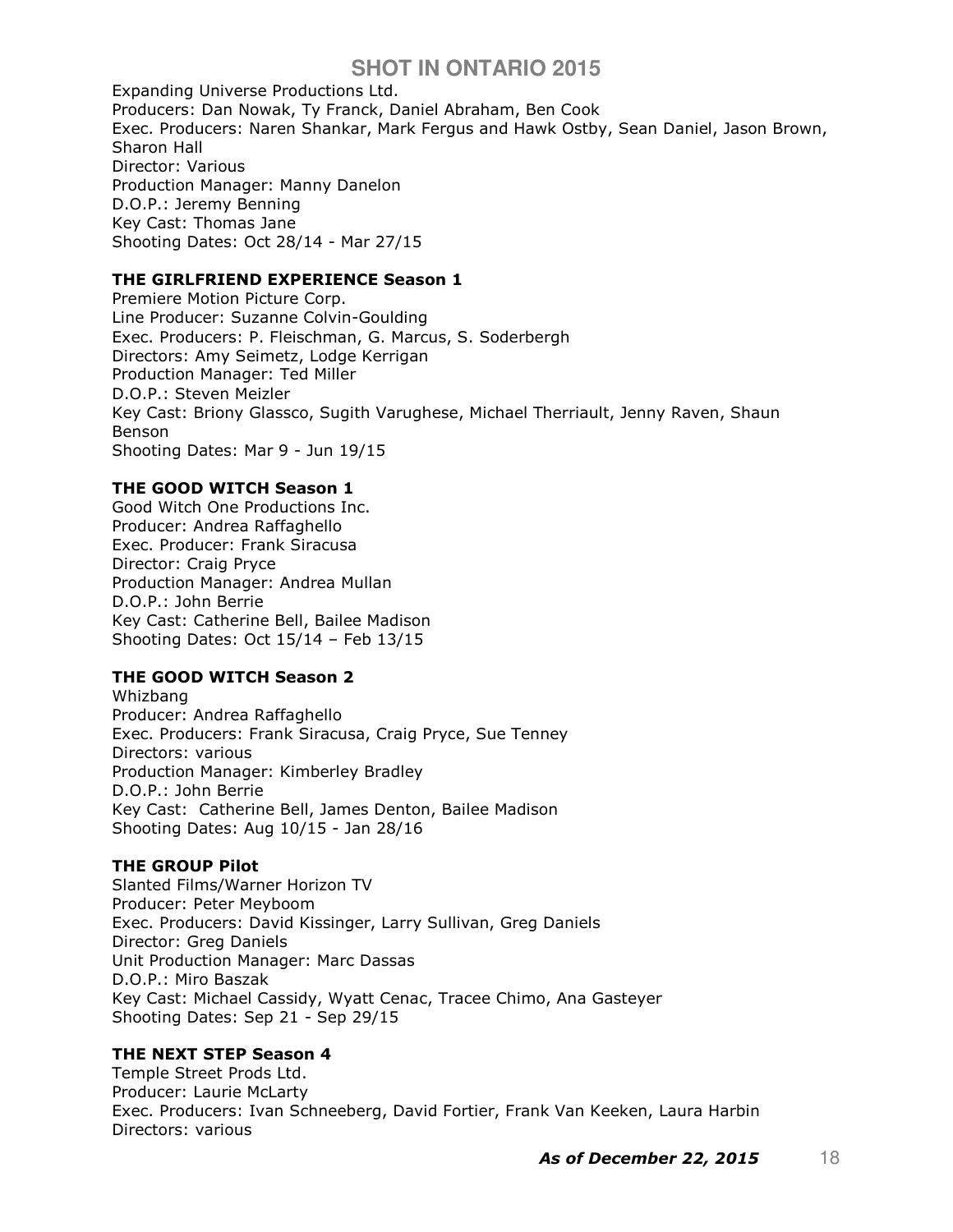Production Manager: Michael Stoyanov D.O.P.: Kim Derko, Arthur E. Cooper, Rocky Wyler Key Cast: Trevor Tordjman, Isaac Lupien, Victoria Baldesarra Shooting Dates: Sep 14 - Dec. 11/15

# THE STANLEY DYNAMIC Season 2

The Stanley Dynamic II Inc. Producer: Victoria Hirst Exec. Producers: Ken Cuperus, Teza Lawrence, Michael Souther Dir: Various Production Manager: Maribeth Daley D.O.P.: Matt Phillips Key Cast: Charles Vandervaart, Kate Hewlett, Michael Barbuto, Madison Ferguson, Josette Jorge Shooting Dates: Sep 17/15 - Apr 8/16

## THE STRAIN Season 2

Strain Can II Productions Inc. Exec. Producers: Guillermo del Toro, Carlton Cuse, J. Miles Dale, Chuck Hogan, Gary Ungar Director: Various Production Manager: Dennis Chapman D.O.P.: Miroslaw Baszak, Gabriel Beristain, Checco Varese, Colin Hoult Key Cast: Corey Stoll, David Bradley, Mía Maestro, Kevin Durand, Jonathan Hyde, Richard Sammel, Jack Kesy, Natalie Brown, Miguel Gómez, Ben Hyland Shooting Dates: Nov 17/14 – Apr 30/15

# THE STRAIN Season 3

F/X Network Exec. Producers: Carleton Cuse, Guillermo del Toro, J. Miles Dale, Chuck Hogan Director: Various Production Manager: Dennis Chapman D.O.P.: Miroslaw Baszak, Colin Hoult Key Cast: Corey Stoll, David Bradley, Kevin Durand, Jonathan Hyde, Natalie Brown, Ruta Gedmintas, Samantha Mathis, Max Charles Shooting Dates: Nov 30/15 - Apr 13/16

# THE WONDERFUL WAYNEYS

Family Channel Producers: Andrew Rosen, Anthony Leo Exec. Producers: Bill O'Dowd, Tom Saunders Director: Various Production Manager: Szonja Jakovits D.O.P.: Russ Goozee Key Cast: Jason Priestley, Molly Ringwald, Simon Cadel Shooting Dates: Jul 27 - Nov 15/15

# WARRIOR Pilot

NBC Line Producer: Marc Alpert Exec. Producers: David DiGilio, Walter Parkes, Laurie MacDonald Director: Phillip Noyce Production Manager: Brian Campbell D.O.P.: David Stockton Key Cast: Natalie Martinez, Rila Fukushima, Will Yun Lee Shooting Dates: Mar 2 - Mar 16/15

# WHAT WOULD SAL DO? Season 1